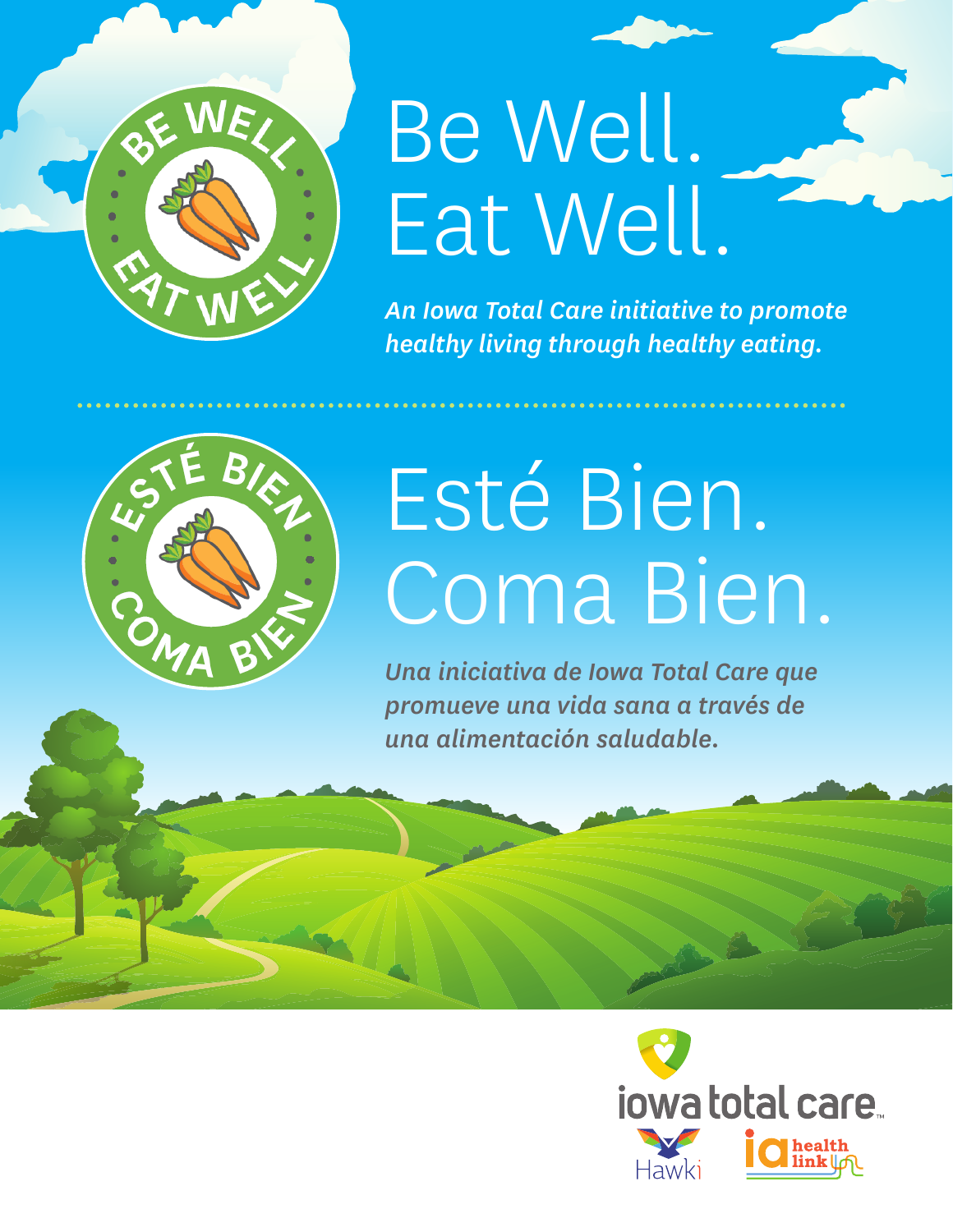#### WHO IS IOWA TOTAL CARE?



Iowa Total Care provides Medicaid health insurance to Iowans. Established in 2019, Iowa Total Care exists to transform the health of the communities we serve, one person at a time.

One of our biggest initiatives is **Be Well. Eat Well.**, created to address food insecurity. Food insecurity is the lack of reliable access to nutritious food, a Social Determinant of Health (SDOH). As a health plan, our goal is to make communities throughout Iowa healthier. Through this initiative, we hope to show Iowans that being well often begins with eating well.

#### HOW DOES BE WELL. EAT WELL. WORK?



We educate Iowans on where and why they should access affordable, nutritious food. By partnering with organizations across the state, we provide free resources, like where to get fresh produce from community gardens or register for no-cost cooking classes.

We know that healthy eating should start at a young age. That's why we created a "Kids Korner" with resources dedicated to helping kids get healthy and stay that way.

To learn more about Be Well. Eat Well., visit [iowatotalcare.com/bewelleatwell](https://www.iowatotalcare.com/members/medicaid/bewelleatwell.html).



### Community Gardens

Food insecurity is on the rise. That's why Iowa Total Care has partnered with community gardens throughout the state — to provide Iowans with greater access to healthy, local food.

We've created a **Community Garden Guide** to help Iowans know where to find fresh produce. They can also learn how to get involved with a community garden near them!

### Kids Korner

We believe it is never too early to start eating healthy. Kids can begin taking their health into their own hands by learning what food is good for their bodies. Iowa Total Care provides healthy resources to kids through Doc's Kids Club. Doc's Kids Club is a FREE educational program that provides kid-friendly recipes, activities and healthy tips every month. Sign up at *[iowatotalcare.com/docskidsclub](https://www.iowatotalcare.com/members/medicaid/resources/docs-kids-club.html).* 

## Cooking Classes

Cooking healthy food can help save money and improve health.

Iowa Total Care has teamed up with Hy-Vee to offer FREE cooking classes for kids and adults! We also provide healthy recipes to try each season. A list of easy, kid-friendly recipes can be found in our Centeam Cookbook.

## Other Resources

Finding access to affordable, healthy food can be hard. That is why we've gathered a list of resources to help Iowans save money while eating healthy, such as:

- [FindHelp.org](https://www.findhelp.org) offering online access to programs and services for food assistance.
- Double Up Food Bucks Program providing Iowans with easier ways to buy fruits and vegetables.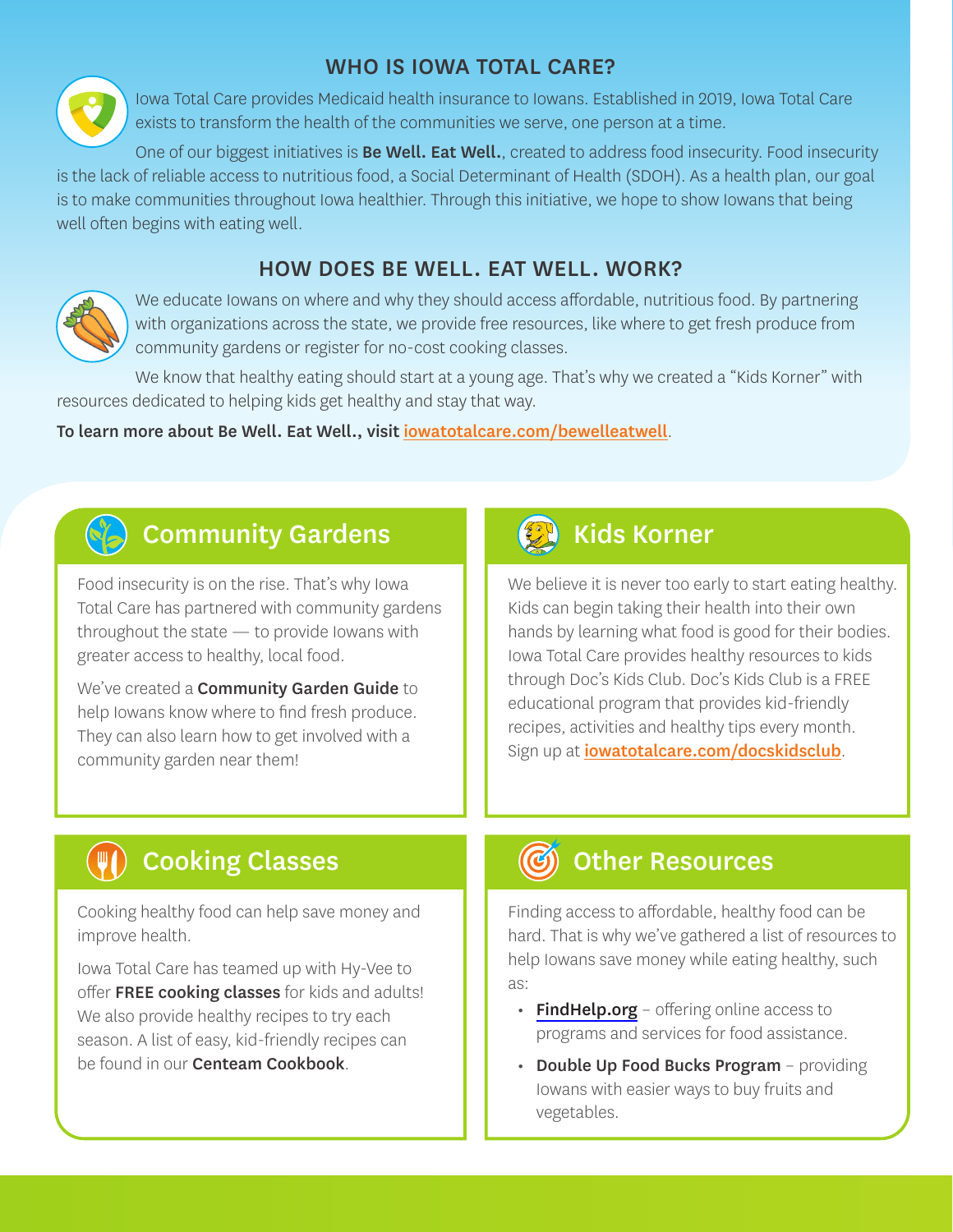#### ¿QUIÉN ES IOWA TOTAL CARE?



Iowa Total Care ofrece seguro médico de Medicaid a los habitantes de Iowa. Establecido en 2019, Iowa Total Care existe para transformar la salud de las comunidades a las que servimos, de una persona a la vez.

Una de nuestras mayores iniciativas es **Be Well. Eat Well.**, creada para abordar la inseguridad alimentaria. La inseguridad alimentaria es la falta de acceso confiable a alimentos nutritivos, un determinante social de la salud (SDOH, por sus siglas en inglés). Como plan de salud, nuestro objetivo es hacer que las comunidades de Iowa sean más saludables. A través de esta iniciativa, esperamos mostrarles a los habitantes de Iowa que, a menudo, estar bien comienza con comer bien.

#### ¿CÓMO FUNCIONA BE WELL. EAT WELL?



Educamos a los habitantes de Iowa sobre dónde y por qué deberían acceder a alimentos nutritivos y asequibles. Al asociarnos con organizaciones en todo el estado, proporcionamos recursos gratuitos, como dónde obtener productos frescos de los huertos comunitarios o registrarse para clases de cocina sin costo.

Sabemos que la alimentación saludable debe comenzar a una edad temprana. Es por eso que creamos el "Rincón de los niños" (Kids Korner) con recursos dedicados a ayudar a los niños a estar saludables y mantenerse así.

Para obtener más información sobre Be Well. Eat Well., visite [iowatotalcare.com/bewelleatwell](https://www-es.iowatotalcare.com/members/medicaid/bewelleatwell.html).



## Huertos comunitarios

La inseguridad alimentaria va en aumento. Es por ello que Iowa Total Care se ha asociado con los huertos comunitarios de todo el estado: para brindar a los habitantes de Iowa un mayor acceso a alimentos locales saludables.

Hemos creado una Guía de huertos comunitarios para que los habitantes de Iowa sepan dónde obtener productos frescos. ¡También pueden enterarse sobre cómo participar en un huerto comunitario cerca de ellos!

## El rincón de los niños

Creemos que nunca es demasiado pronto para empezar a comer de forma saludable. Los niños pueden comenzar a tomar el control de su salud al aprender qué alimentos son buenos para su organismo. Iowa Total Care brinda recursos saludables a los niños a través del Club para niños de Doc (Doc's Kids Club). El Club para niños de Doc es un programa educativo GRATUITO que ofrece cada mes recetas, actividades y consejos saludables para los niños. Regístrese en *[iowatotalcare.com/](https://www-es.iowatotalcare.com/members/medicaid/resources/docs-kids-club.html)* [docskidsclub](https://www-es.iowatotalcare.com/members/medicaid/resources/docs-kids-club.html).

# Clases de cocina

Cocinar alimentos saludables puede ayudar a ahorrar dinero y mejorar la salud.

¡Iowa Total Care se ha asociado con Hy-Vee para ofrecer clases de cocina GRATIS para niños y adultos! También ofrecemos recetas saludables para hacer cada estación. Puede encontrar una lista de recetas fáciles para niños en nuestro Libro de cocina Centeam.

### Otros recursos

Encontrar acceso a alimentos saludables y asequibles puede ser difícil. Es por eso que hemos recopilado una lista de recursos para ayudar a los habitantes de Iowa a ahorrar dinero mientras comen de manera saludable, como:

- [FindHelp.org](https://www.findhelp.org) ofrece acceso en línea a programas y servicios de asistencia alimentaria.
- Programa Double Up Food Bucks brinda a los habitantes de Iowa formas más fáciles de comprar frutas y verduras.